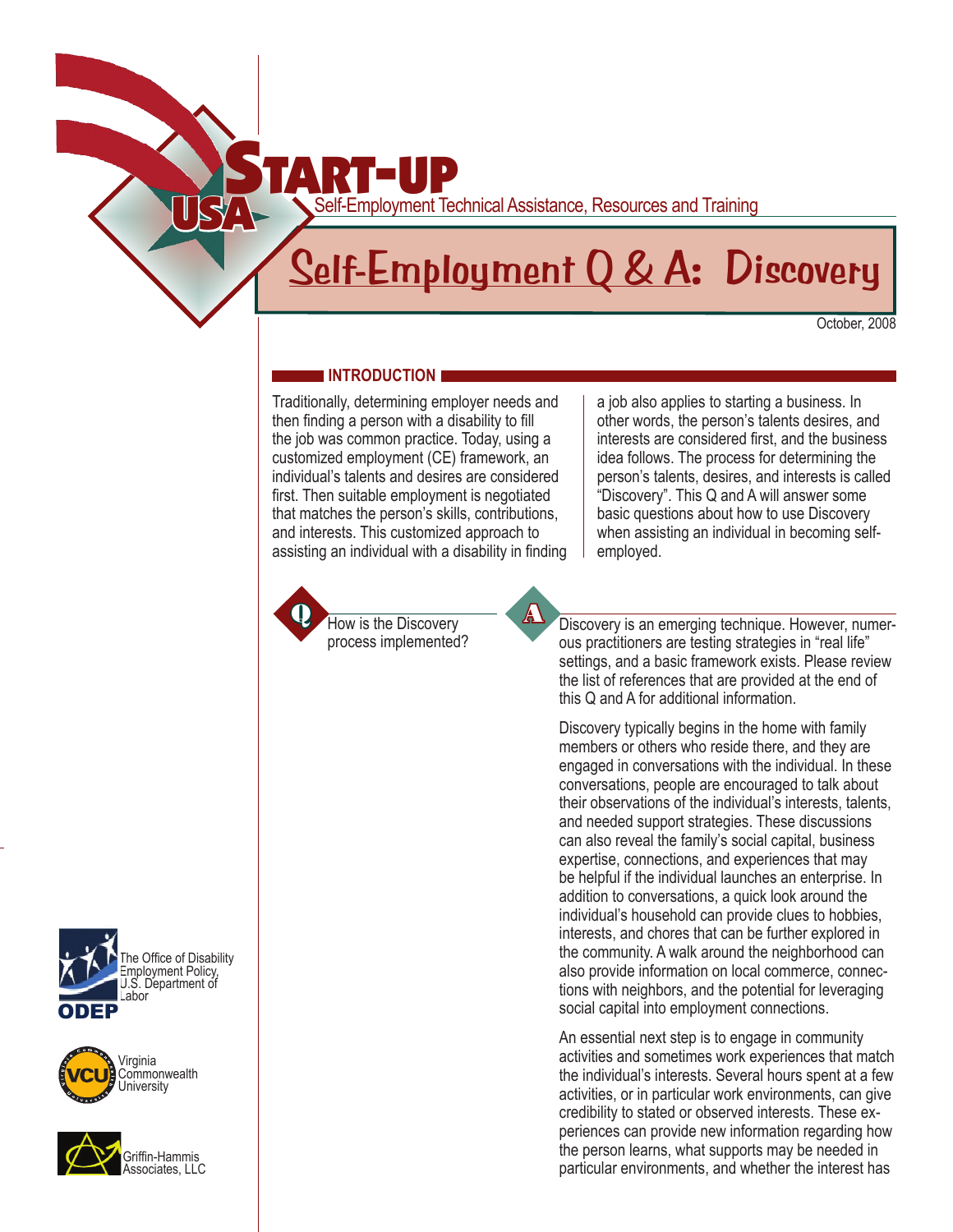vocational potential. Essentially, the Discovery process seeks to get to know the individual to reveal personal themes that can be used to develop goals for self-employment. Questions that should be asked and answered include but are not limited to the following:

- ◆ When is this person at his or her best?
- What support strategies are needed in particular situations?
- $\blacklozenge$  How does the individual learn best?
- ◆ Who knows the individual well?
- What circumstances may make the individual anxious or frightened?
- ◆ When is the person "in flow" (i.e. at peak performance or most comfortable)?

Usually an individual's service team initiates Discovery and enlists others that the individual identifies. A working team is best kept to a maximum of five or six people that are committed to supporting the person. Two of the key skills for those participating in the Discovery process are:

- 1. Listening with the ability to prompt conversation and remain respectfully quiet, and
- 2. Observing without speculation as to motives of the individual or others.

How does employment or business development proceed following Discovery?

Who should be included in Discovery, and what skills should they have?

> The personal themes uncovered during the initial steps in Discovery lead to employment development strategies. One approach is to identify 20 specific places in the community where people with similar interests work. This has been referred to as "going where the career makes sense." For instance, if three personal themes have been identified for a person, 60 places in the community where people with similar interests work should be selected. Next, five or six businesses are targeted where informational interviews can take place. The informational interviewing typically involves one team member and the individual. An entire team may overwhelm the employer.

The purpose of these informational interviews is not to apply for work. Rather, the meeting is for gathering information about the work performed and to get a tour into the backrooms and operations that job developers and the public rarely see. Through these tours and advice from employers, vocational opportunities emerge for the individual. Observations and discussions are focused to reveal emerging markets, holes in customer service, opportunities for job or small business creation, and so forth. As these, and possibly additional, informational interviews are completed, business ideas (or wage employment options) are developed. If owning a business becomes the vocational option of choice, then the team may be reformatted to create a Business Development Team (BDT) with staff and others skilled in enterprise development.



Do you have an example of how attitudes about an individual's employment potential were changed through the Discovery process?

Yes, let's look at a young woman who has been described as "depressed, unkempt, and unmotivated." Her parents who speak primarily Spanish revealed that their daughter loves social activities of all kinds (e.g. parties, going to church, and bowling). In contrast, the staff members supporting her know her as a total "homebody." They also felt that she is somewhat "slovenly and disheveled."

After going into her bedroom (with permission), the team noticed that every dress that the young woman owns for special occasions (e.g. Easter services; weddings; family reunions in Mexico) was neatly arranged in her closet. They also learned during Discovery that she regularly cleans the house, which was spotless! The young woman also has an overwhelming interest in karaoke, evidenced by a karaoke machine in her bedroom!

During the conversations, the young woman openly stated that she really enjoys being in the company of children. Her mother quickly verified this information adding that the young woman's older sister manages a day-care center down the road. Within an hour, someone who had received services for almost a decade was known as an entirely dif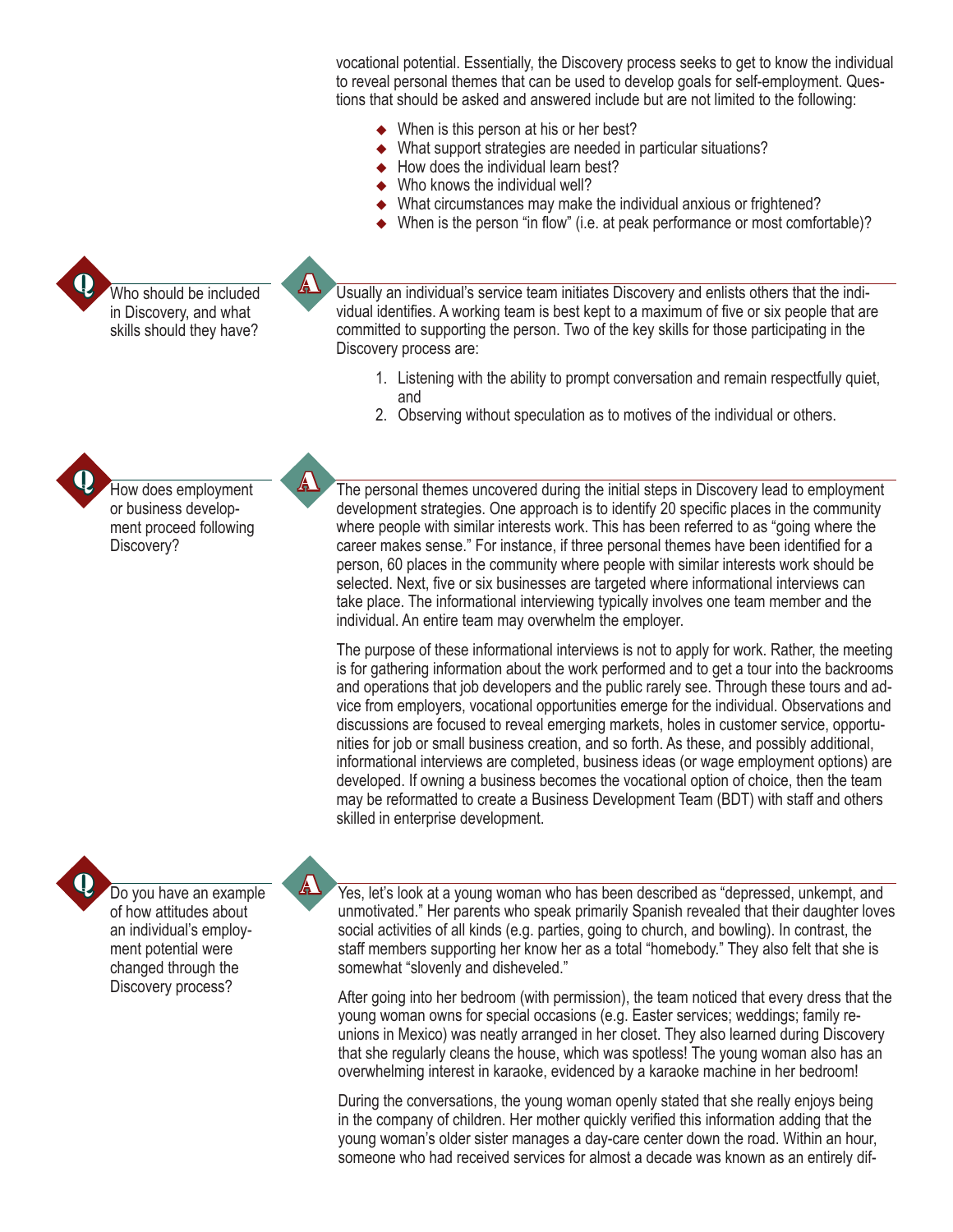ferent person! The team realized that she is alive, vibrant, and talented compared to the previous hour when she was described as "depressed, unkempt, and unmotivated."

The caution at this point is not to quickly identify a specific employment outcome. Often, professionals think in terms of job descriptions or small business types. In this example, some professionals might be tempted to assume that the young woman should go to work at the Day Care Center; become a housekeeper; or start a DJ service. Instead, these themes should be explored in the community, going to both familiar and unfamiliar settings, participating in activities and capturing information through observation.

For instance, a tour of a day care center to watch the young woman's reactions and to see how she engages children is a next step. Or, a recreational outing or two such as karaoke might be conducted to assess her skills and support needs. The observations at this point should lead to the construction of a descriptive vocational narrative listing her family support, interests, observed skills, interests, and potential contributions to a business (i.e. she is tidy, organized, energetic, and friendly when she is doing what she enjoys), etc. Once a complete vocational profile is compiled, employment or business development can begin.

Discovery is vocational evaluation by other means. Traditional vocational assessments compare the individual to established "norms." Comparisons are what CE aims to eliminate, because when people with disabilities are compared to others without disabilities, they are often scored as "less-able or less-worthy" of employment. Further, testing repeatedly results in a prescription of more training before the person is ready to work. Data collected over the past decades indicates that many people with significant disabilities will remain in "readiness" forever unless employment development commences.

CE assumes all people are ready to work, and Discovery shifts the focus from assessment to assistance. Again, because there are no limits to creativity in the marketplace; interest inventories and other paper and pencil approaches are too limiting. Exploration in the local community and matching the individual to environments where new skills can be acquired and old ones can be sharpened is a more effective approach. Time and money would be better spent assisting individuals in refining their business plans and operations, making certain that they are meeting customer needs and adapting to changing markets.

Knowing one's strengths, interests, skills, and workplace contributions is important for all people wanting business success. But a Discovery process is probably not needed for individuals with strong work and educational histories who have ample supports, or who know their career path. In these cases, a thorough business feasibility regimen is likely more helpful.

Discovery makes sense for almost anyone with a significant disability and complex support needs. It also makes sense for individuals approaching a major life transition, such as exiting school. The goal of Discovery is to develop employment by answering some basic questions, including: Who is this person; where are they most who they are; what are the ideal conditions of employment? Discovery fits a proactive economic development model suggesting that armed with information about a particular individual, opportunities that match market needs and the person can be revealed or created.



What role does vocational evaluation play in

Is Discovery useful for everyone starting a busi-

ness?

Discovery?

Data suggests that Discovery must be formally designed using a project management approach or it loses its urgency and devolves into a substitute for day-program activities. Anecdotally, Discovery takes approximately 12 to 60 hours over a span of 4 to 6 weeks, with various team members being matched to the array of activities and experiences undertaken. Discovery should not be done by only one person because that does not allow for enough diversity of thought.